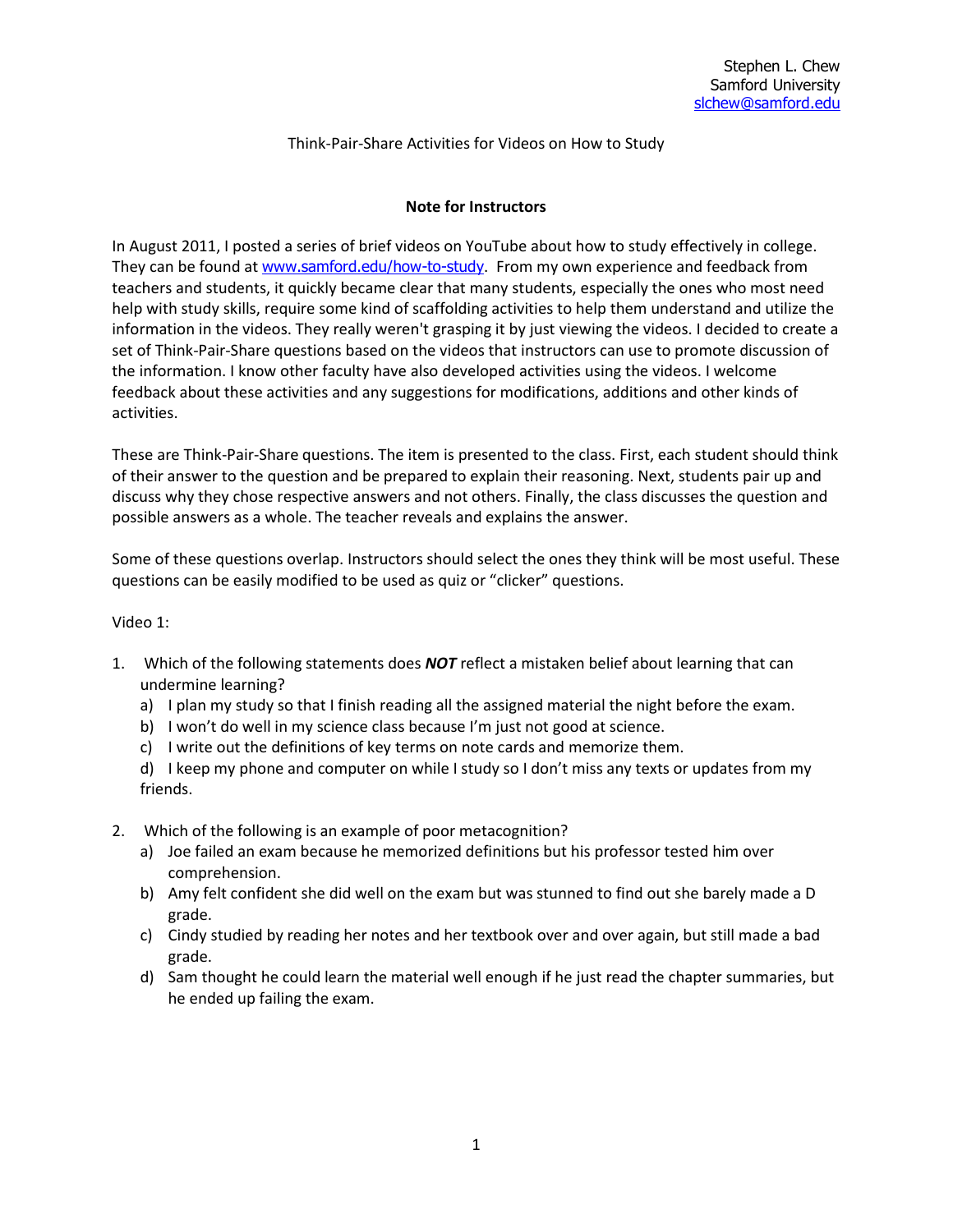- 3. Many first year students have poor metacognition, which could result in which of the following:
	- a) They are likely to stop studying before they truly understand a concept
	- b) They believe they have a complete understanding of a concept when really their understanding is shallow, with both gaps and misconceptions.
	- c) They feel they do not need to radically change their study habits when they really need to do so.
	- d) They will overestimate how well they do on exams.
- 4. Which of the following statements is TRUE about multitasking?
	- a) People have a pretty accurate sense of how good they are at multitasking
	- b) You become better at multitasking the more you do it
	- c) Younger people who have been raised with technology are good at multitasking
	- d) Multitasking virtually always hurts performance compared to focusing on one task at a time.
- 5. The danger of using note cards to study is that
	- a) They promote the tendency to memorize without understanding concepts
	- b) They promote the tendency to learn isolated facts
	- c) Creating them out makes you feel like you are studying when you really are not
	- d) All of the above are dangers of using note cards

## Video 2:

- 6. Which of the following is the most important ingredient for learning?
	- a) The intention and desire to learn
	- b) Paying close attention to the material as you study
	- c) Learning in a way that matches your personal Learning Style?
	- d) The time you spend studying
	- e) What you think about while studying
- 7. Which of the following statements is true?
	- a) The more you pay attention while studying, the more you learn.
	- b) Students who are more motivated to learn will learn more.
	- c) Students who spend more time studying will learn more.
	- d) Any study strategy will lead to learning.
	- e) Taking notes using a laptop computer leads to better learning.

## Video 3:

- 8. Which of the following does *NOT* represent studying at a deep level?
	- a) As I read, I relate the information to what I already know.
	- b) As I read, I relate the information to my own personal experience
	- c) As I read, I think of the key distinctions between this concept and other concepts I've learned about.
	- d) As I read, I repeat the information to myself multiple times.
	- e) I often close the book and my notes and just try to write out all the information I can remember on my own.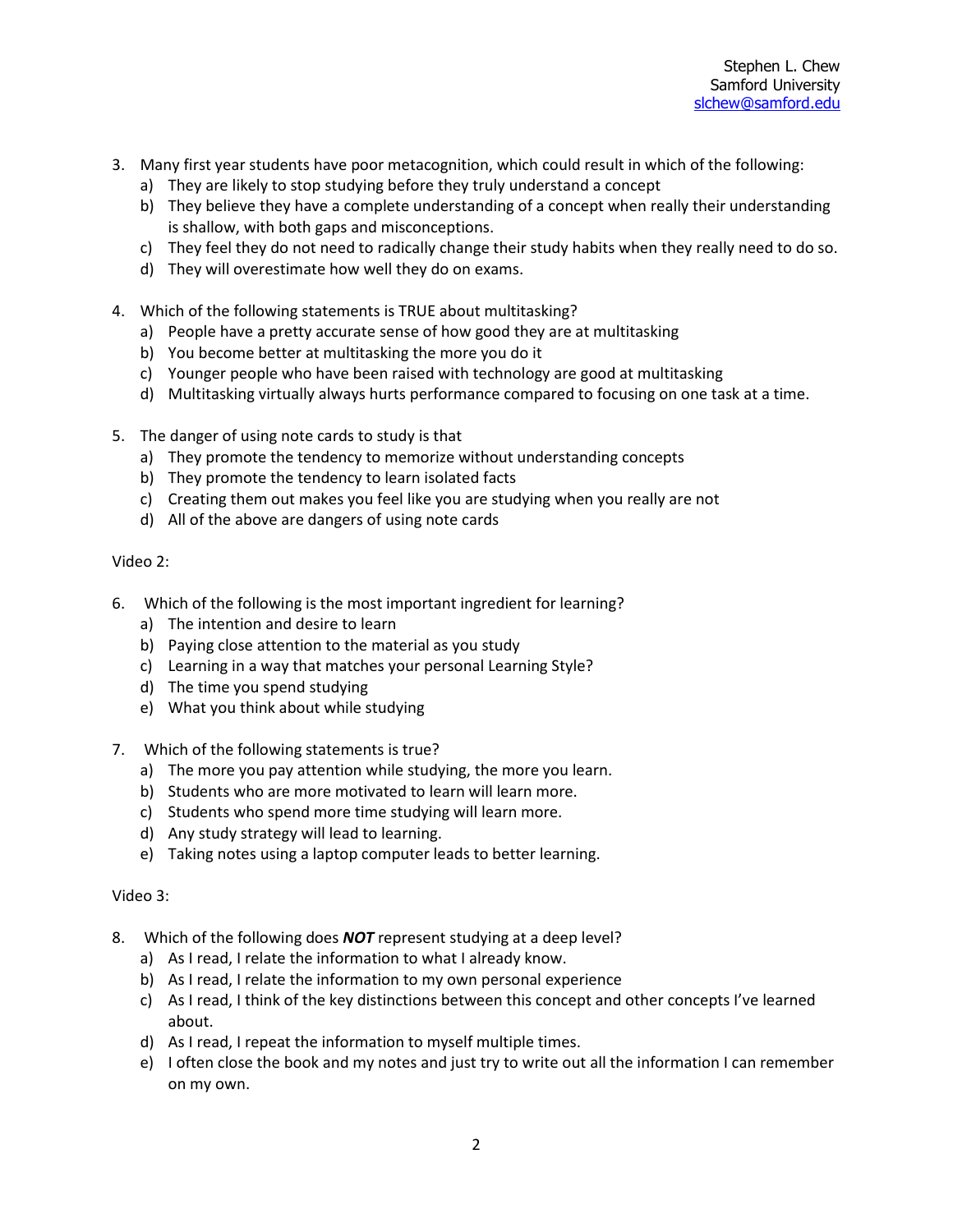- 9. Say you were assigned to read the story of *The Three Little Pigs* for a class. Which of the following does NOT represent deep processing of the story?
	- a) It involves a bad wolf, just like Little Red Riding Hood. Wolves are often evil in fairy tales.
	- b) The key to the story is the different priorities of the three pigs for selecting building materials for their houses.
	- c) Pig 1-straw; Pig 2-sticks; Pig 3-bricks
	- d) I should try to explain the story as I understand it to a classmate to see if I can explain it clearly
	- e) Asking yourself, "How does the moral of the story apply to my own experience?"

# Video 4:

- 10. Which of the following is NOT a purpose of note taking?
	- a) Recording key information from the presentation
	- b) Recording as much of what the professor says as possible
	- c) Engaging you meaningfully in the presentation
	- d) Creating memory cues in your notes that will help you recall the important themes of the presentation.
- 11. Which of the following strategies could be used instead of memorizing note cards to promote deeper learning?
	- a) Concept mapping
	- b) Self-testing
	- c) Question generation
	- d) None of these methods are as good as creating and memorizing note cards.
- 12. When highlighting while reading a text, the best way to achieve deep processing is to
	- a) Highlight the key terms and definitions, especially if they are bolded
	- b) Highlight complete sentences and even whole paragraphs if necessary
	- c) Highlight the topic sentence of every paragraph
	- d) Read the text multiple times and highlight only the key portions of the material.
- 13. Which of the following is *NOT* a rule for effective group study?
	- a) There should be a goal for the study session
	- b) Everyone come prepared to participate, for example by having read the chapter and having generated three possible test questions
	- c) Everyone one in the groups should have similar learning styles
	- d) Every group member should be able to describe the understanding developed by the whole group.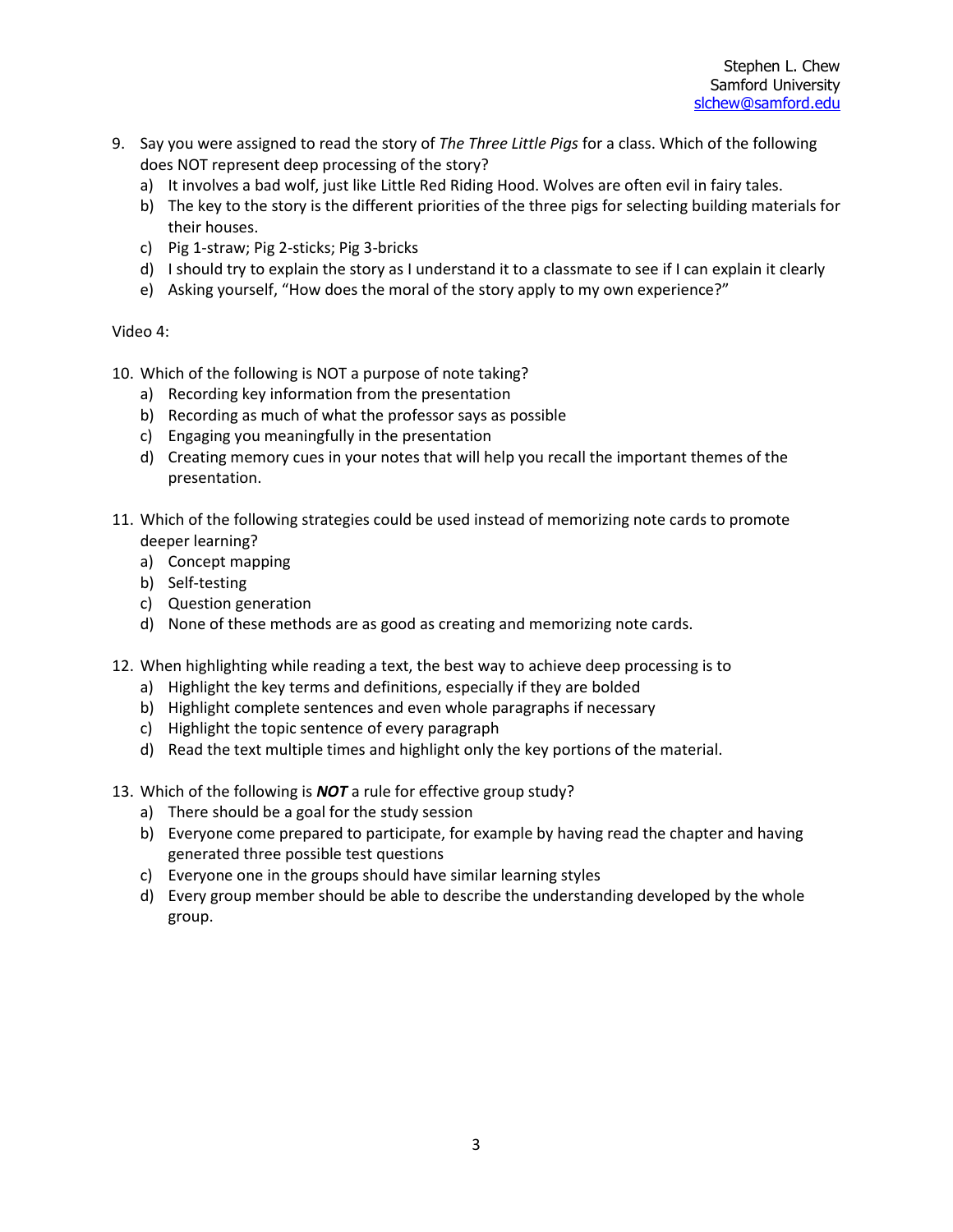Video 5:

- 14. Which of the following is *TRUE* regarding improving your study skills?
	- a) If you follow the advice in the videos, you should see rapid improvement
	- b) Developing a good study strategies will take time and there will likely be set backs
	- c) What constitutes good study strategies will be different for different students and different subjects, but they will follow the principles of deep processing.
	- d) If your study strategies are strenuous, difficult and time consuming, then that means they are effective.
- 15. If you blow and exam, which of the following should you do?
	- a) Review your exam to try and figure out where your study strategies went wrong
	- b) Create a workable plan for improving your study strategies and implement it right away
	- c) Don't bother seeing your teacher unless you fail multiple exams and it becomes really clear you need help.
	- d) Consider your poor performance a fluke and plan to study the same way for the next exam.
- 16. According to the videos, which of the following statements are TRUE concerning poor study skills?
	- a) Poor study skills increase confidence without increasing learning
	- b) Poor study skills are mindless or make you focus on superficial aspects of the material
	- c) Poor study skills are often similar to good study skills, but they don't make you think meaningfully about the material.
	- d) Poor study skills take time and effort to change and improve.
	- e) If you use study skills that are too shallow for how the teacher tests, you will fail regardless of how much you study and how motivated you are.

## **Answer Key**

Here are the answers (at least, my answers).

- 1. All the alternatives reflect mistaken beliefs
- 2. Alternatives b and d are both examples of poor metacognition. Alternatives a and c simply represent bad study strategies.
- 3. All of the alternatives are consequences of poor metacognition
- 4. Alternative d is the correct answer. The other alternatives represent beliefs that students feel are true, or want to be true, but research is quite clear they aren't. Some students might argue that alternative b is true, but I'm unaware of research that supports the idea. What tends to improve multitasking is when one or more of the tasks becomes automatic from repeated practice, thus taking less mental effort. This rarely occurs in classes where most information is new. Furthermore, research indicates that people who believe they are good at multitasking often are terrible at it.
- 5. Alternative d is correct. Note cards can be used effectively as long as students study the information conceptually and they make linkages among the concepts. The problem is that the temptation is to memorize isolated facts and spend more time making the note cards than studying them. Although it is true that preparing note cards is better than not studying at all, there are better methods of study, such as concept maps or making note cards of selftesting questions for you to answer.